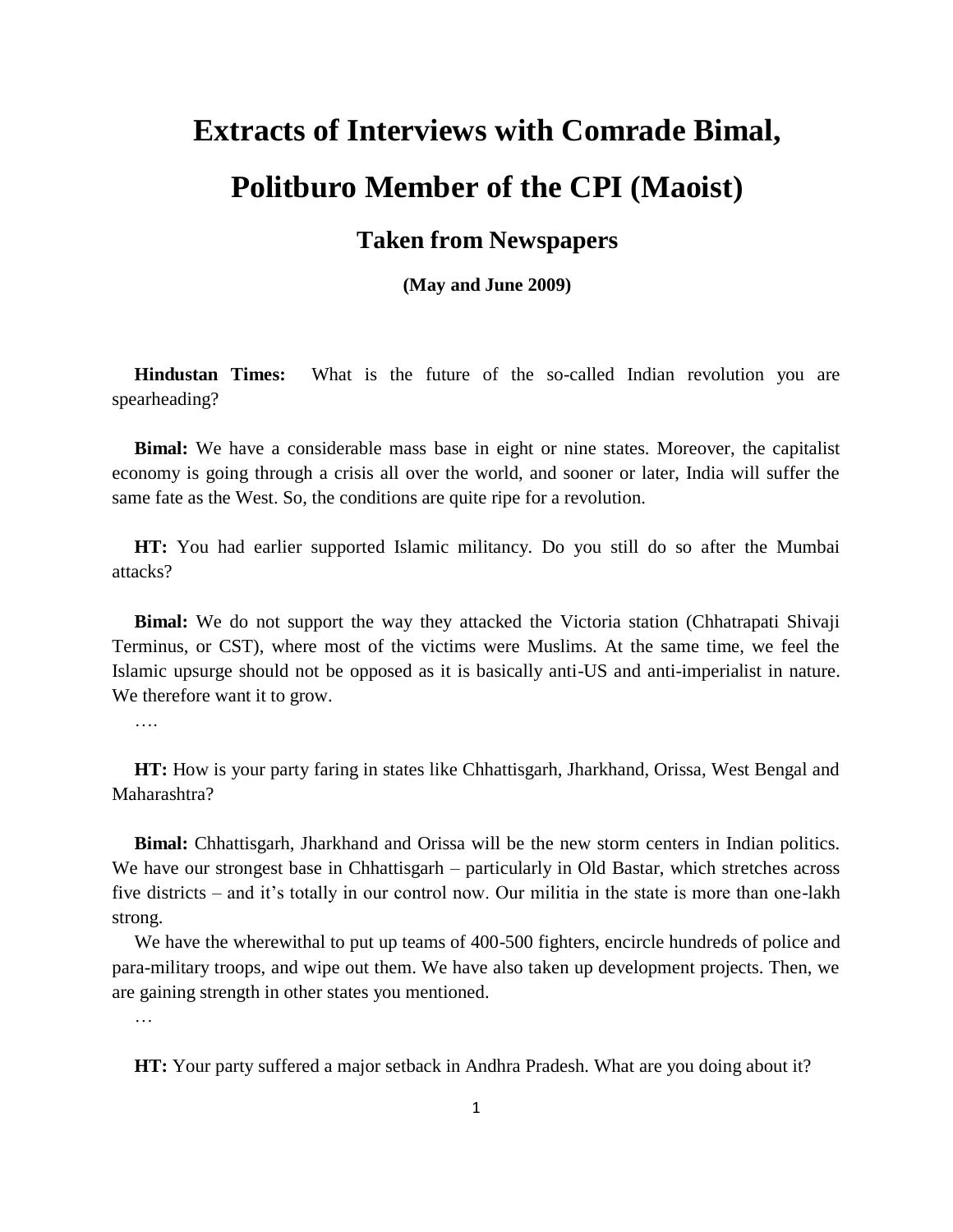**Bimal:** It's true that we faced a major setback in Andhra Pradesh (when the police drove the Naxalites out of their former strongholds across the state). But we will definitely recover because most of our leadership is alive and safe in our Dandakaranya camps. Our mass base, built up over 30 years, is still intact. But in a war, there will always be ups and downs.

> (Excerpts from interview given to a correspondent of the *Hindustan Times*, published in the June 10, 2009 edition of that paper.)

**Mint:** The administration alleges that you ambush people and run away – that you don't have the courage to fight them…

**Bimal:** Absolute rubbish – they know we don't run away, but say so because neither they can ignore us nor can they fight us. Even on 2 November, when Bhuddhababu's (West Bengal chief minister Buddhadeb Bhattacharjee) convoy was attacked, I was within a kilometer of where the blast took place. Huge forces were deployed, the area was combed, but I did not run away. All our comrades in (West) Bengal are sons and daughters of the soil. Where will they run away? …. We are not scared of appearing before the people. Lakhs of villagers and tribals know what I look like since I interact with them regularly. ...

**Mint:** How do you forge ties with the locals?

**Bimal:** We play very diverse roles, which the people don't get to know. Because they have lost faith in the administration, villagers approach us with their day-to-day problems. We organize camps in villages so they can voice the grievances. We deal with the villagers with lot of compassion and kindness, which is why they love and protect us. We also work for women's liberation. There are many women who are tortured by their (parents) in-law, husbands or parents. But they cannot protest because they dependent on them. We fight for the liberation of such women. Women are very important for our movement. Many oppressed women have joined us in our struggle across the country.

They have led from the front in many a battle that we have fought. However, in terms of the strength, our women cadre in (West) Bengal is slightly weaker compared with other areas such as Jharkhand, Dandakaranya and Andhra Pradesh. Whereas elsewhere the ratio of men to women is 50:50 and even 60:40 in favor of women, in Bengal, the ratio is around 70:30 (in favor of men). Besides our guerilla operations, we also lead strong mass movements in many parts of West Bengal such as Lalgarh and Nandigram. A lot of women are participating in such movements, though they may not be members of the party. Exposure to such movements leads to political maturity. We need mature organizers for the party and would look to recruit women who have actively participated in these movements.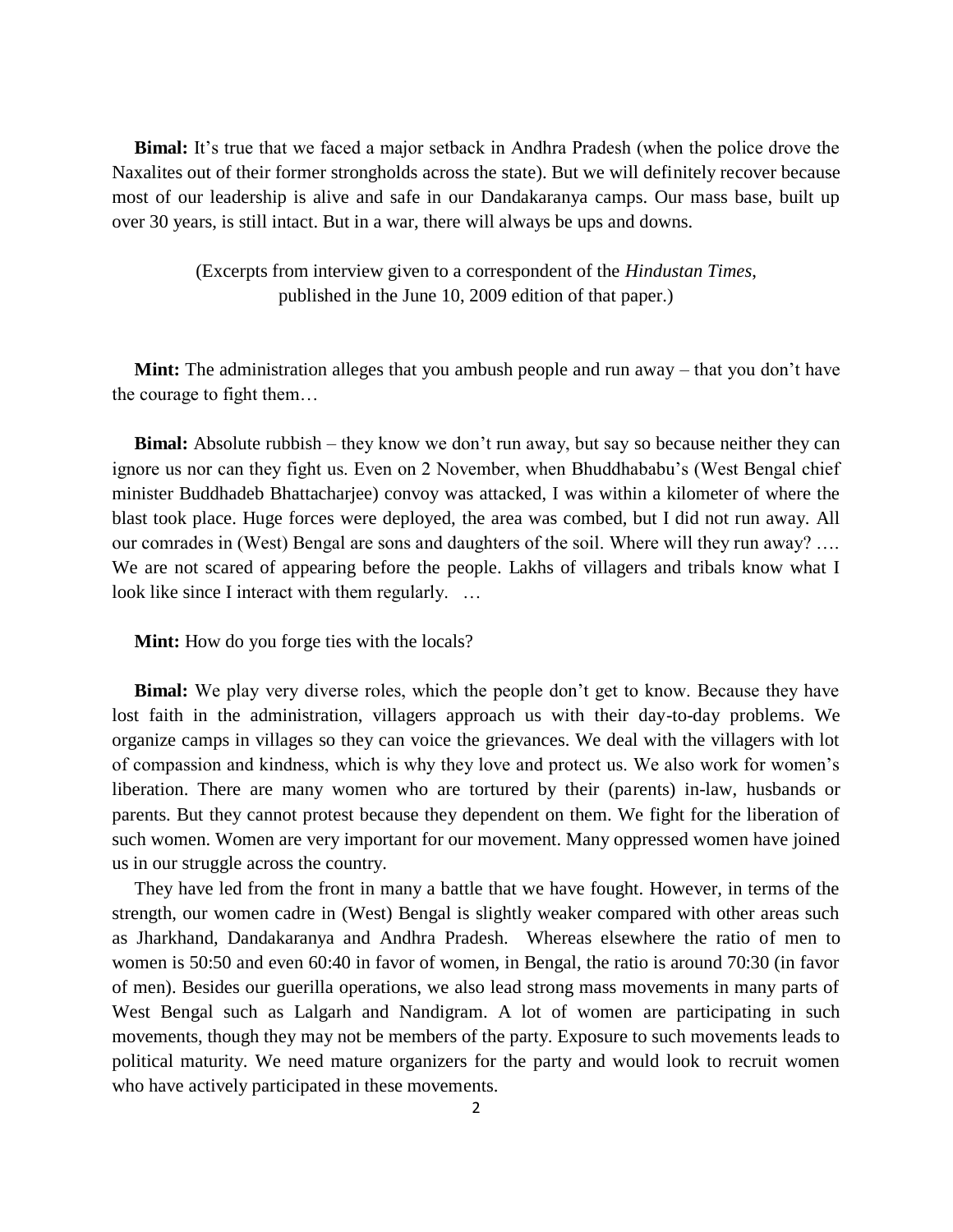**Mint:** How do you recruit people for your movement?

**Bimal:** We don't recruit from villages on our own. We have a party controlled mechanism under which we receive proposals from the locals. After obtaining the consent of the parents of applicants, we forward the proposals to one of our committees. It vets them and takes a final call on whether or not to recruit, based on the person's antecedents, class and disposition towards others in his or her village. The responsibility of the group that I lead is to train the new recruits. Many of them are initially intimidated by the difficult life we live, but most of them eventually learn to cope with it.

…

…

(*Mint*, May 29, 2009.)

**Mint:** How long can you hold out? The state is mobilizing more forces...

**Bimal:** Let them send another 500 companies (of police). We are ready. This protracted war is not going to end soon. And we have prepared for it with full understanding of the strength of our opponents. We have enough resources… but more importantly, we have the support of the locals, and the whole area is surrounded by them. Tell Buddhababu, his forces should fight us – the guerillas – and not the tribals.

**Mint:** So you agree that you are using the tribals as human shields...

**Bimal:** We have never used the tribals as human shields. They are with us voluntarily…and some of them are even leading our forces. Come to Lalgarh, and you wouldn't take long to understand that they support us, and the support is entirely voluntary.

**Mint:** A lot of civilians might die in the crossfire. Wouldn't you be morally responsible for those killed?

**Bimal:** In a war, there are no civilians – there are people either on your side or against you.

**Mint:** And moral responsibility?

**Bimal:** The Centre and the state should be held responsible for the bloodshed. We have repeatedly appealed to them to withdraw the forces and initiate a dialogue, but they ignored (the appeal). So, let them face the consequences. But yes, I will be hurt if the locals died in this war.